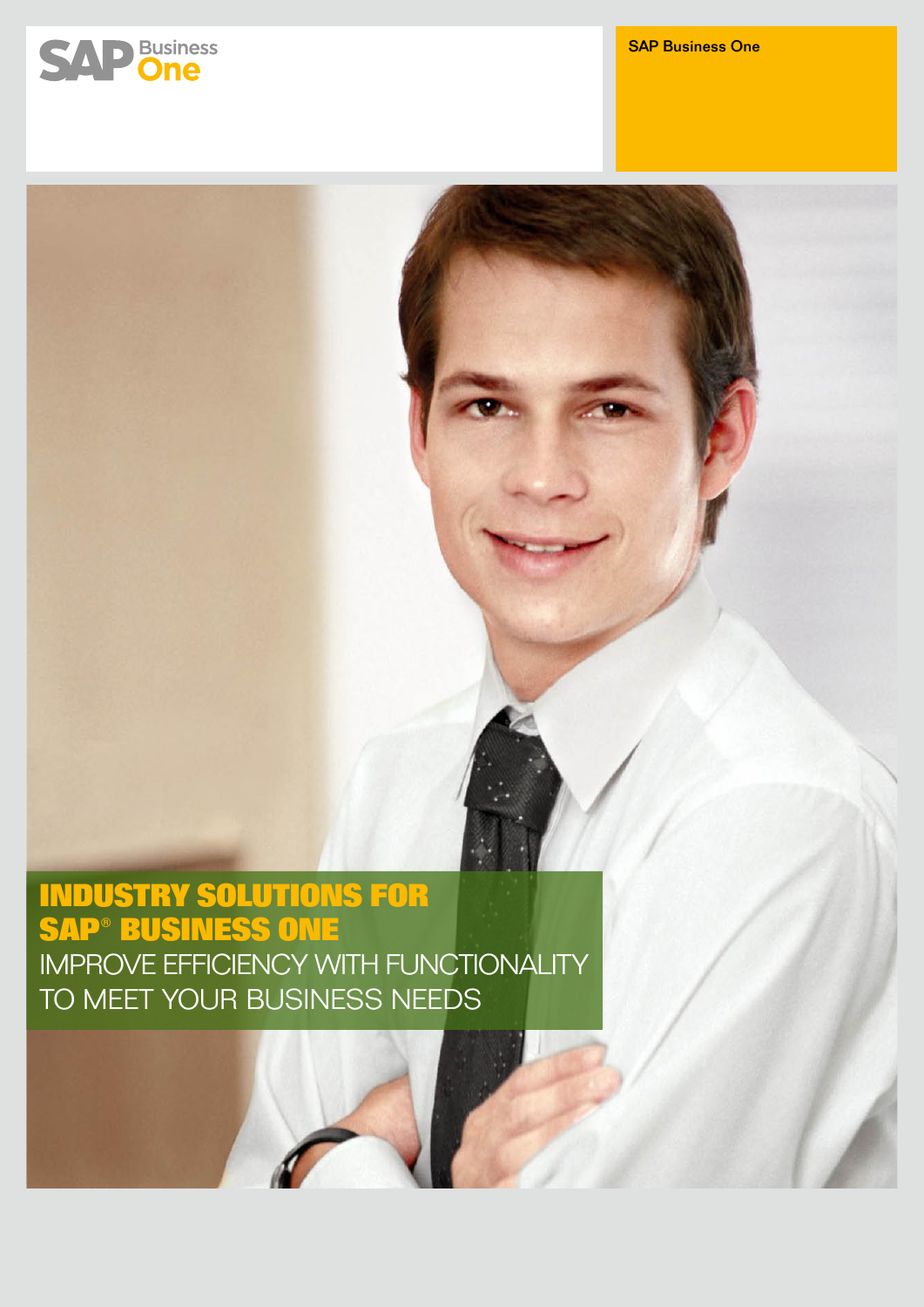# **Packaged Industry Solutions from SAP Partners** Built Around SAP® Business One

Grow your business with industry-specific solutions built around the SAP® Business One application. Industry solutions from SAP software solution partners offer proven functionality that addresses the unique business processes of your industry. They come with tools and methodologies that enable rapid, reliable implementations to minimize time and costs.

The SAP Business One application stands out as one of the best and easiest-to-use business management solutions designed specifically for small businesses. Now you can deploy a single solution that provides functionality supporting every process you need to run your business, including financials, sales, customer relationships, inventory, and operations. Ideal for companies that have outgrown their accounting-only solutions and are looking to streamline their operations with an integrated, on-premise solution, SAP Business One enables you to:

- Streamline operations by automating and integrating all critical business functions
- Respond more quickly to customer needs and make informed decisions
- Get up and running within two to eight weeks
- Minimize total cost of ownership with an adaptable solution that can be readily tailored
- Better serve your customers and gain operational efficiency

The benefits of SAP Business One are magnified when you couple them with the industry-specific functionality developed by SAP software solution partners. SAP's program to provide end-to-end industry solutions offers you proven, tested, and preconfigured packaged solutions to address your specific business processes. Through a methodical application and review process, SAP validates each partner offering to help ensure that each meets the highest quality standards. Because the solutions are preconfigured to address specific industry needs and come with implementation methodologies and best practices, they are costeffective to deploy and maintain. In most cases, they have already been proven among your industry peers, significantly reducing the project risk inherent in many IT projects.

### How Industry Solutions Benefit Your Business

All of the industry solutions designed to work with SAP Business One are fully integrated with the software from a user interface and programming perspective. And many of these solutions are the result of extensive collaboration between SAP and one or more software solution partners, who jointly define the product offering, develop the software and documentation, create a go-tomarket strategy, and develop a support process. Today, there are over 65 packaged industry solutions built around SAP Business One – and each one is designed to optimize company operations and drive rapid return on investment. In addition, there are over 300 partner-developed add-ons that allow you to further customize functionality. Equally important, you can implement the solutions with confidence, as they have a proven track record across thousands of customers using SAP Business One.

SAP's program to provide end-to-end industry solutions offers you proven, tested, and preconfigured packaged solutions to address your specific business processes. Through a methodical application and review process, SAP validates each partner offering to help ensure that each meets the highest quality standards.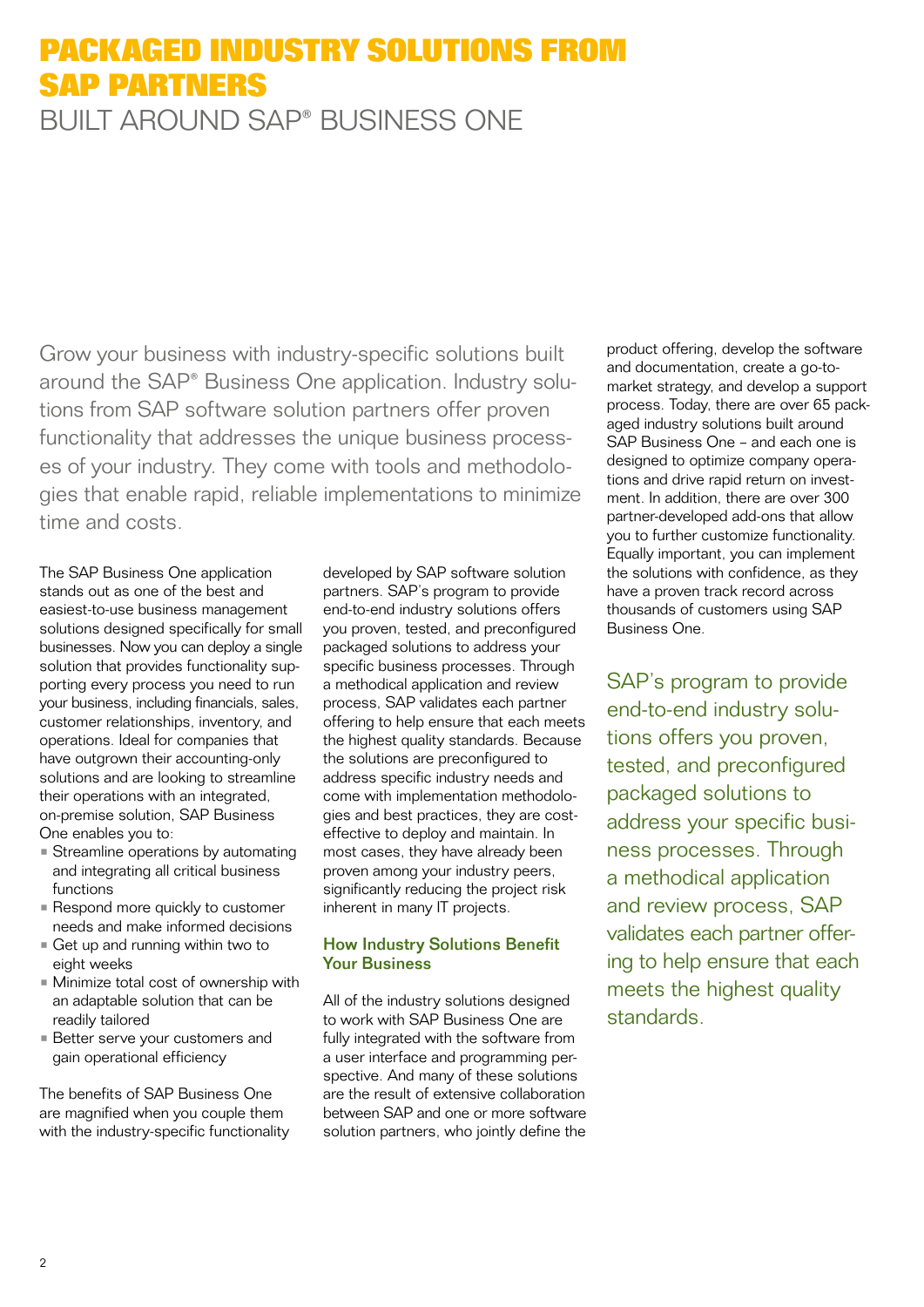## **Sample Industry Solutions from SAP Partners** Setting New Standards of Excellence

SAP Business One continues to set new standards of excellence in business management software. Now you can leverage a growing range of partner solutions developed around SAP Business One to give you a deeper and broader overall offering of industryspecific applications. Here are some partner solutions we're featuring as part of our industry solutions program.

#### Variatec: Variatec BX MTO

Variatec AG (www.variatec.com), located in Willich, Germany, designed a solution to address the unique requirements of industrial machinery manufacturers with make-to-order processes. Variatec BX MTO expands the production and order fulfillment functions of SAP Business One. The software provides functionality needed to support contract-oriented production and material management, helping you improve operational efficiency, meet specific customer requirements, and maximize on-time delivery performance. With this fully integrated software, you can manage the complete process – from quoting, order creation, purchasing of necessary materials, and manufacturing, all the way through delivery and product costing.

#### Maringo: ProjectManagement for Engineering Companies

Maringo Computers GmbH [\(www.maringo.de](www.maringo.de)), located in Cologne, Germany, has developed a new product – ProjectManagement for Engineering Companies – that enables businesses to streamline project



management and ascertain project profitability at the touch of a button. This integrated solution addresses the entire project workflow process – from proposal management and quotation to project planning, Web-based time recording, management of data clearance for travel expenses, and invoice creation. In addition, it eliminates the need for time-consuming double entries of data and supports a structured workflow and other functionality that simplifies decision making while increasing overall productivity and efficiency.

#### Trimergo: Trimergo B2 for Machine and Equipment Building

Project-driven work based on client specifications is one of the most complex processes to manage in any industry. Companies must continuously synchronize between planning, materials, capacity, and engineering for every project – no small task. Trimergo International BV (www.trimergo.com),

located in the Netherlands, has developed Trimergo B2 ETO to transform SAP Business One into the ideal choice for project-driven companies. Trimergo B2 enables companies to use SAP Business One to coordinate materials, capacity, and engineering for each project so they can stay within budgets and meet delivery times. The integrated solution supports maintenance, repair, and operations (MRO); logistics; job costing; accounting; project and capacity planning; time registration; and down payment scheduling.

Trimergo B2 is delivered as a single entity with one interface and one database. Because Trimergo B2 is fully integrated with SAP Business One, companies are guaranteed integration between their project accounting and back-office systems.